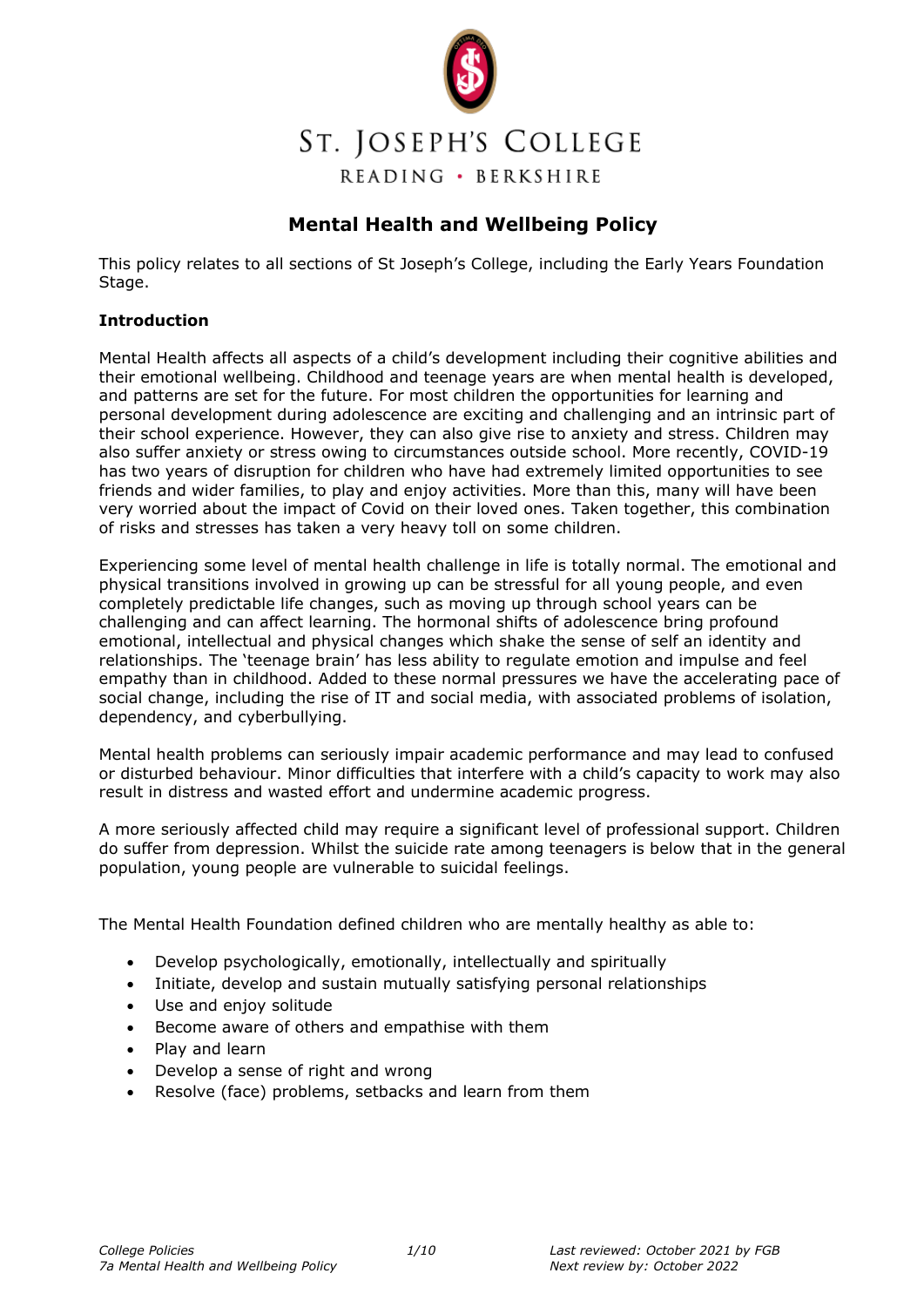

## **Aims of St Joseph's College**

As stated in the Safeguarding Policy, St Joseph's College is committed to providing a safe and secure environment for pupils and promoting a climate where pupils will feel confident about sharing any concerns they may have.

We aim to provide a supportive environment that will help pupils who experience mental health difficulties, including helping them to realise their academic potential and meet course requirements. By providing the opportunity to pursue social, cultural, sporting and spiritual fulfilment, in addition to achieving academic potential, we also aim to facilitate and promote positive mental health and well‐being.

St Joseph's College seeks to achieve these aims by:

- Nurturing a supportive community that encourages a sense of social responsibility and spiritual and personal development
- Helping children to develop emotional resilience and understanding of mental health (including through the College's PSHEE and RSE Programme).
- Maintaining a culture in which mental health problems are accepted, not stigmatised
- Liaising with appropriate services to ensure that pupils with serious mental health problems receive appropriate treatment
- Meeting the support and study needs of pupils with mental health disabilities
- Ensuring that the availability of support is accurately represented to both prospective and current pupils and their families
- Establishing consistent procedures across the College for helping pupils with mental health difficulties
- Providing guidance and awareness training to the teaching and other staff involved in the support and care of pupils
- Ensuring that key pastoral staff are trained as Mental Health First Aiders
- Respecting the confidentiality of personal information provided by pupils with mental health difficulties

# **Providing Support**

Pastoral Care in the College is overseen by the College Deputy Head Pastoral, who works closely with the Prep Pastoral Lead, Head of Seniors (Year 7-11), Head of Sixth Form, Heads of Year, Head of Learning Support, Primary Mental Health Worker, Bereavement Counsellor/Wellbeing Coach and Lay Chaplain.

Key pastoral staff are formally trained as Mental Health First Aiders.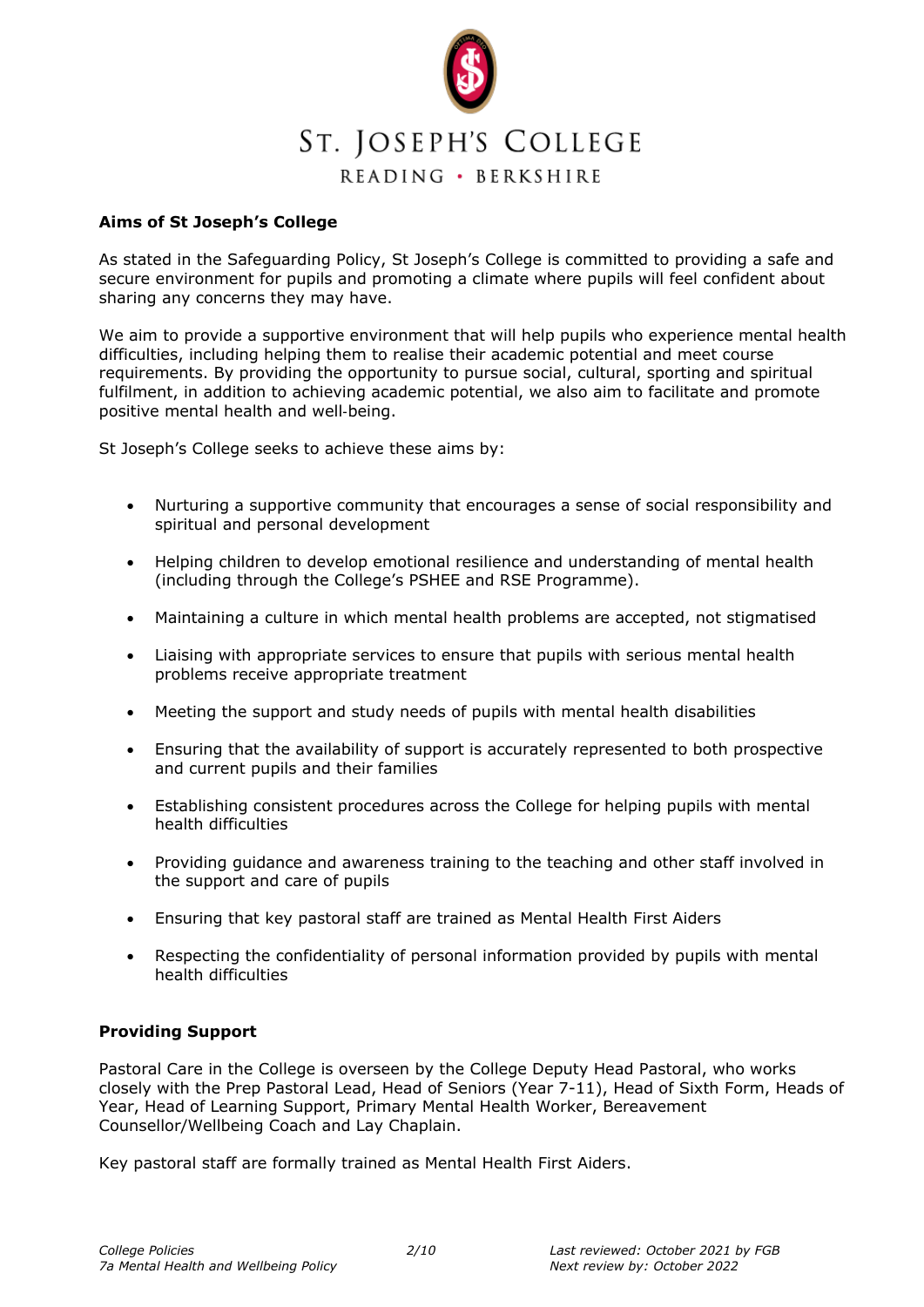

Pastoral care in the College is the responsibility of all staff. The Class Teacher/Tutor is usually the first point of contact when issues arise, they may involve the other key pastoral staff listed above or Deputy Head Pastoral (DSL) as appropriate.

Pupils are guided towards staff in the College and outside organisations whom they can contact if they wish to speak someone and are encouraged to report concerns. There is also a 'Who to Talk To' poster displayed in each classroom. Most personal problems experienced at school can be resolved quickly by talking to a family member or a friend or by seeking help from their form tutor and/or other key staff on the pastoral team. Both the formal and informal systems of pastoral care are usually sufficient to address academic problems that give rise to anxiety or stress.

More serious emotional and psychological problems identified by staff would be referred to the Deputy Head Pastoral and pupils may be advised to see a Staff Mentor, the Lay Chaplain, the Bereavement Counsellor/Wellbeing Coach or Primary Mental Health Worker.

Where necessary, the school can refer a pupil to other agencies within the local Mental Health Services, which would be done in consultation with parents.

# **Pastoral Support Stages**

There are *four* stages in terms of pastoral levels of support in the College:

| <b>Pastoral Support Stage</b> | <b>Overseen By</b>                      |
|-------------------------------|-----------------------------------------|
| Stage 1                       | Class Teacher/Form Tutor                |
| Stage 2                       | Head of Year, Assistant Head of Sixth   |
|                               | Form, Head of EYFS and Prep Pastoral    |
|                               | Lead                                    |
| Stage 3                       | Prep Pastoral Lead, Head of Seniors and |
|                               | Head of Sixth Form                      |
| Stage 4                       | College Deputy Head Pastoral (DSL)      |

Pastoral Stages are overseen by the Deputy Head Pastoral alongside the Prep Pastoral Lead, Head of Seniors and Head of Sixth Form. All work closely with the Lay Chaplain, Bereavement Counsellor/Wellbeing Coach, Primary Mental Health Worker and Head of Learning Support. In addition to weekly meetings, Pastoral Stages are reviewed each half term both academically and in an SEMH context.

Further information is provided for staff on Pastoral Stages in the Staff Handbook.

Following consultation between the relevant members of the pastoral team, support strategies would be agreed between the pastoral team, the pupil, and the pupil's parents. This would be available to the relevant teaching staff on CPOMS (secure pastoral management system) to provide the appropriate level of support for the pupil.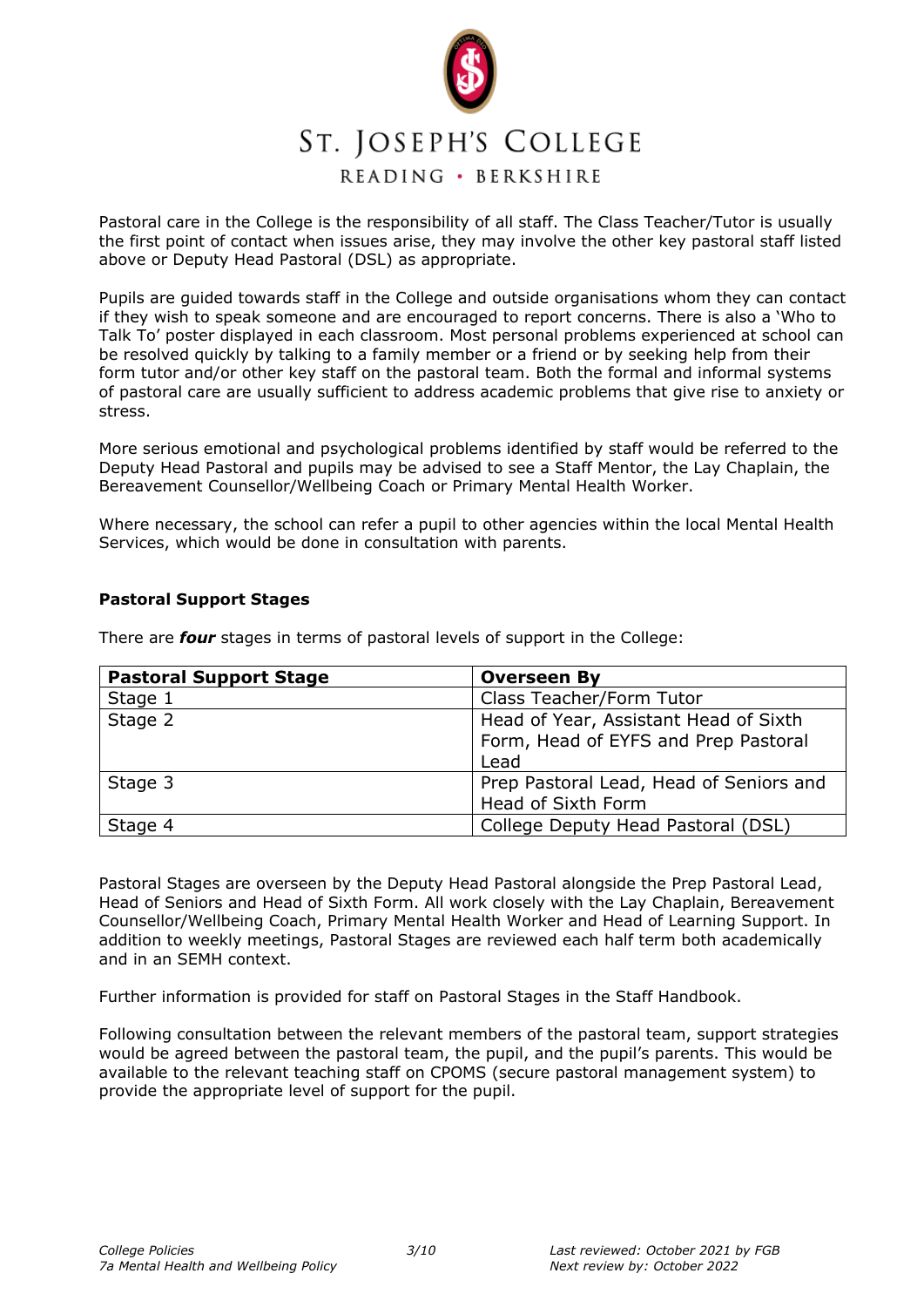

### **Families providing information**

We recognise that our pupils come from a wide variety of backgrounds (including overseas), with differing attitudes and approaches to mental health issues. It is important that the families of pupils who have, or have had, mental health problems are encouraged to share this information with an appropriate member of staff. The College needs to know of the pupil's circumstances to ensure the appropriate support is provided and reasonable adjustments be made to enable them to learn and study effectively. Pupils and their families can share their relevant health information on the understanding that the information will be shared on a strictly need-to-know basis. All information received will be stored securely in CPOMS, automatically alerting those who should be aware to ensure the appropriate level of care for the pupil.

The College asks for a confidential reference from a pupil's previous school and specifically asks whether there are any pastoral or medical issues of which the College should be aware in order to discharge our duty of care.

# **Respecting Confidentiality**

A pupil with mental health difficulties is extremely unlikely to seek help unless he/she knows the information shared will be treated as confidential. Doctors, nurses, counsellors are all required to observe confidentiality in accordance with strict ethical codes. Whilst emphasising the responsibility to respect privacy, these codes also provide advice about the circumstances when it would be appropriate to share information with third parties who need to know that there are specific concerns about a pupil, for example where there is a significant danger of a pupil harming themselves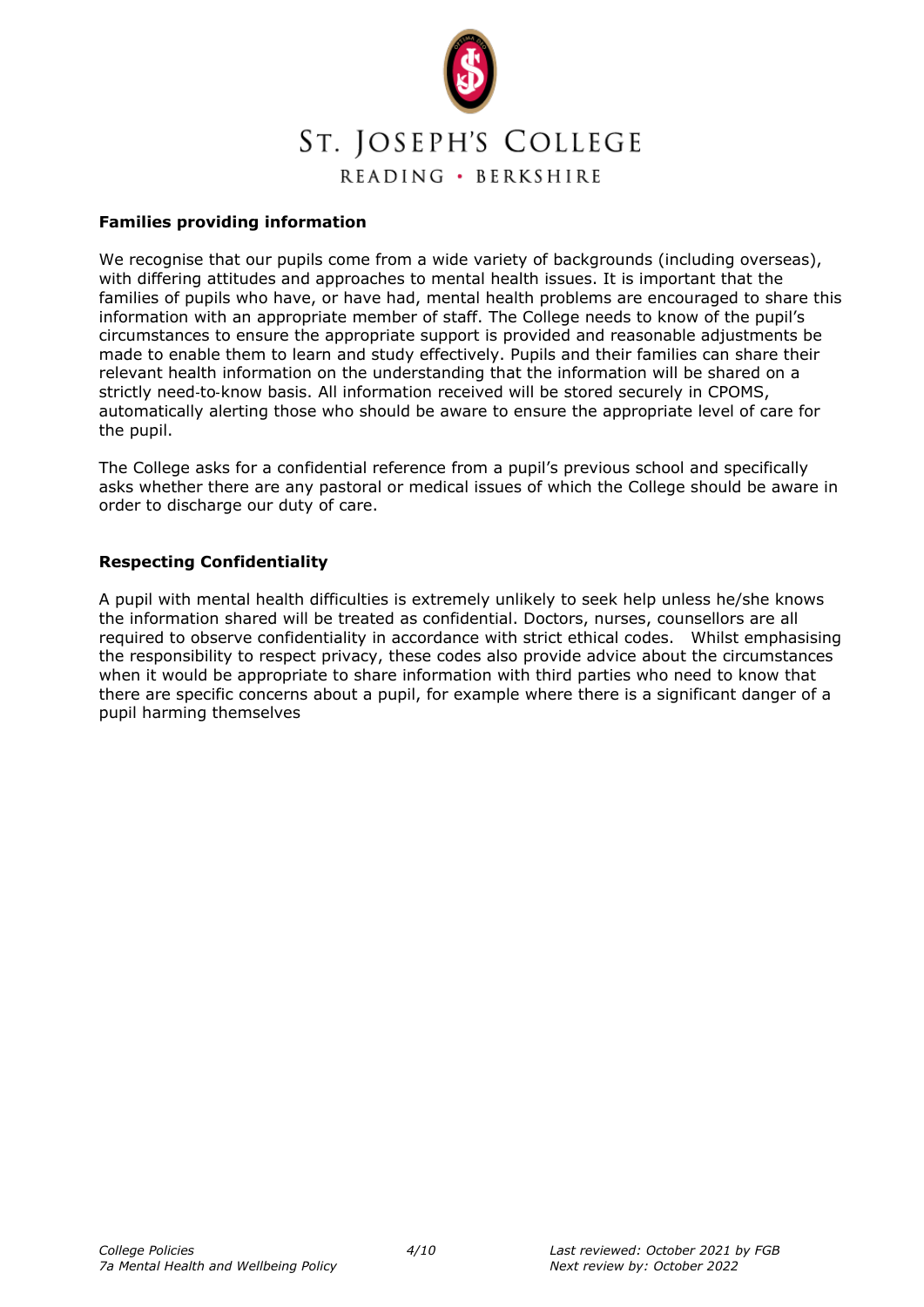

# **Useful information for Pupils, Parents and Staff**

YoungMinds:<http://www.youngminds.org.uk/> Parents Helpline 0808 802 5544

Mental Health Foundation: [www.mentalhealth.org.uk](http://www.mentalhealth.org.uk/) 0207 803 1100

Rethink Mental Illness: [www.rethink.org](http://www.rethink.org/) 0300 5000 527

CAMHS Berkshire Health Care website: [www.berkshirehealthcare.nhs.uk/camhs/](http://www.berkshirehealthcare.nhs.uk/camhs/) 0300 365 0300

Kooth: [www.kooth.com](http://www.kooth.com/) Online mental wellbeing community providing free, safe and anonymous support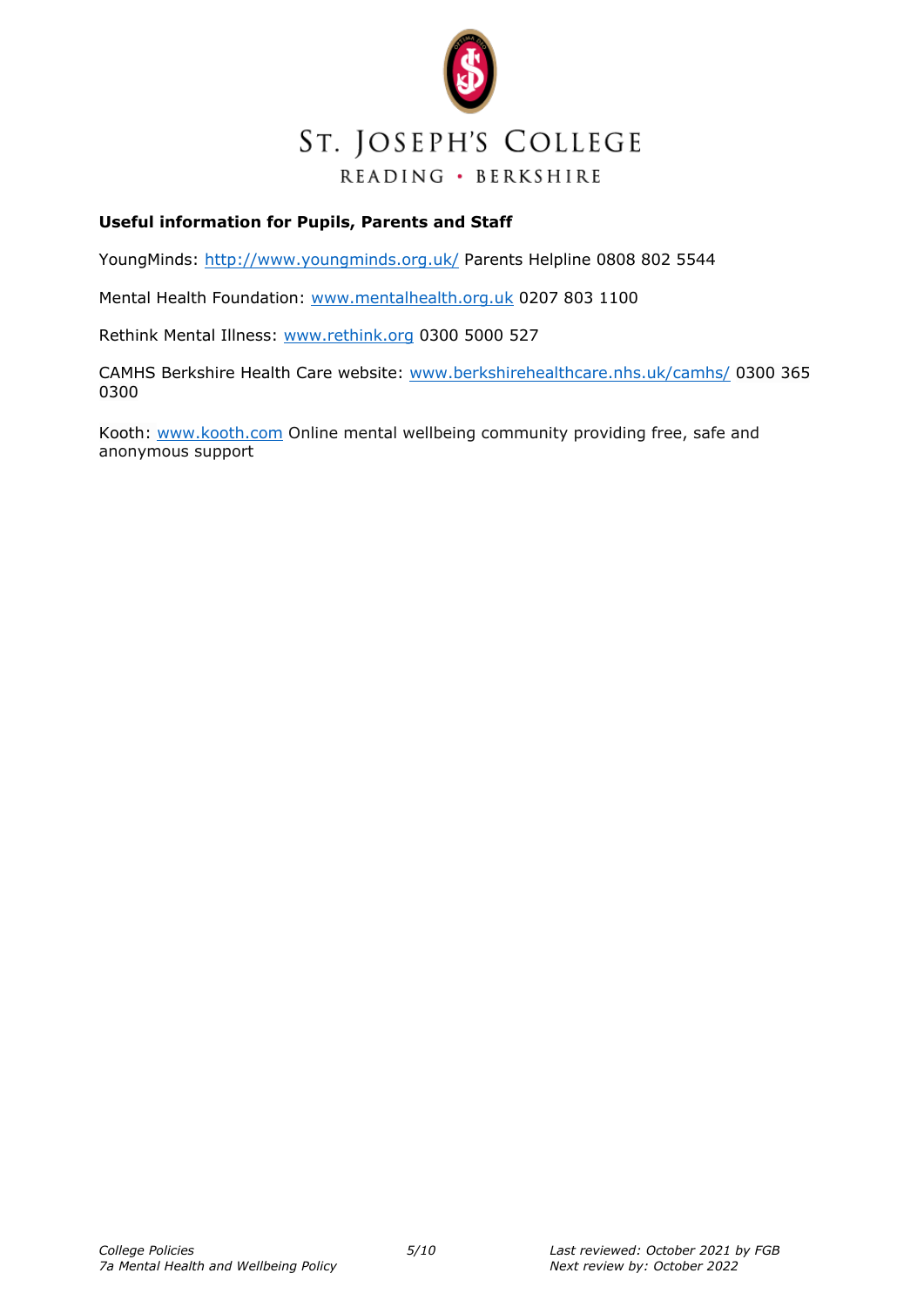

# **Appendix 1**

# **Youth Mental Health First Aiders**

| YOUTH MENTAL HEALTH FIRST<br><b>AIDERS</b> |  |
|--------------------------------------------|--|
| Dale Baker                                 |  |
| Tanya Bobela                               |  |
| Sue Booth                                  |  |
| Dorinda Bray                               |  |
| Rebecca Chesworth                          |  |
| Gemma Davies                               |  |
| <b>Bronwen Greenslade</b>                  |  |
| Anita Halloran                             |  |
| Charlotte Hart                             |  |
| Sarah Harradence                           |  |
| Mandy Hetherington                         |  |
| Natalia Jwaideh                            |  |
| Mandy Kesel                                |  |
| Jess Marandola                             |  |
| Delphine Pellenc                           |  |
| Steve Phillippo                            |  |
| Emma Pyke                                  |  |
| Leighanne Strong                           |  |
| David Watkins                              |  |
| Jo Bloor                                   |  |

# **Adult Mental Health First Aiders**

| <b>ADULT MENTAL HEALTH FIRST</b><br><b>AIDERS</b> |
|---------------------------------------------------|
| Michele Gravenor                                  |
| Tony Leggett                                      |
| Belinda Lovelock-Jeffels                          |
| Deborah Wells                                     |
| <b>Shirley Bouwer</b>                             |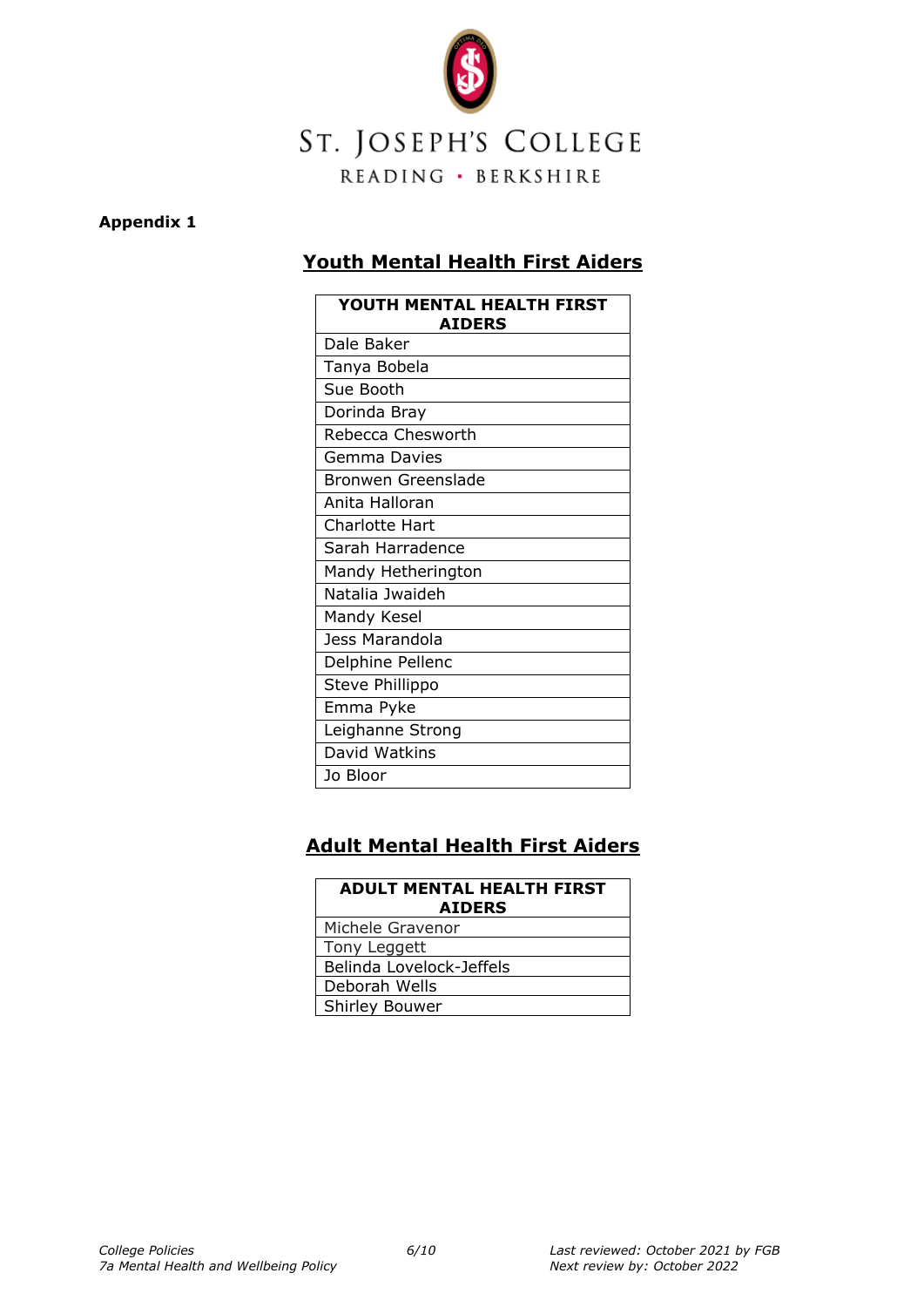

# **Appendix 2**

# **A Guide to Teenage Depression and Suicide Prevention**

# **Purpose**

Unlike adults, teenagers often rely upon parents and teachers to recognise their distress and to enable them to obtain help. This guideline is to help staff recognise and help manage pupils who suffer with depression and to identify those at risk of suicide or self-harm.

# **Signs and symptoms of depression in teenagers**

- Sadness or hopelessness
- Irritability, anger or hostility
- Tearfulness or frequent crying
- Withdrawal from friends and family
- Loss of interest in activities
- Changes in eating and sleeping patterns
- Restlessness and agitation
- Feelings of worthlessness and guilt
- Lack of enthusiasm and motivation
- Fatigue or lack of energy
- Difficulty concentrating
- Thoughts of death or suicide

# **The difference between teenage and adult depression**

- **Irritability or angry mood**  irritability, rather than sadness, is often the predominant mood in depressed teenagers. A depressed teenager may be grumpy, hostile, easily frustrated or prone to angry outbursts.
- **Unexplained aches and pains**  depressed teenagers frequently complain about physical ailments such as headaches or stomach aches.
- **Extreme sensitivity to criticism**  depressed teenagers are plagued by feelings of worthlessness, making them extremely vulnerable to criticism, rejection and failure. This is a particular problem for "over-achievers".
- **Withdrawing from some, but not all people**  while adults tend to isolate themselves when depressed, teenagers usually keep up at least some friendships. However, teenagers with depression may socialise less than before, pull away from their parents, or start hanging out with a different crowd.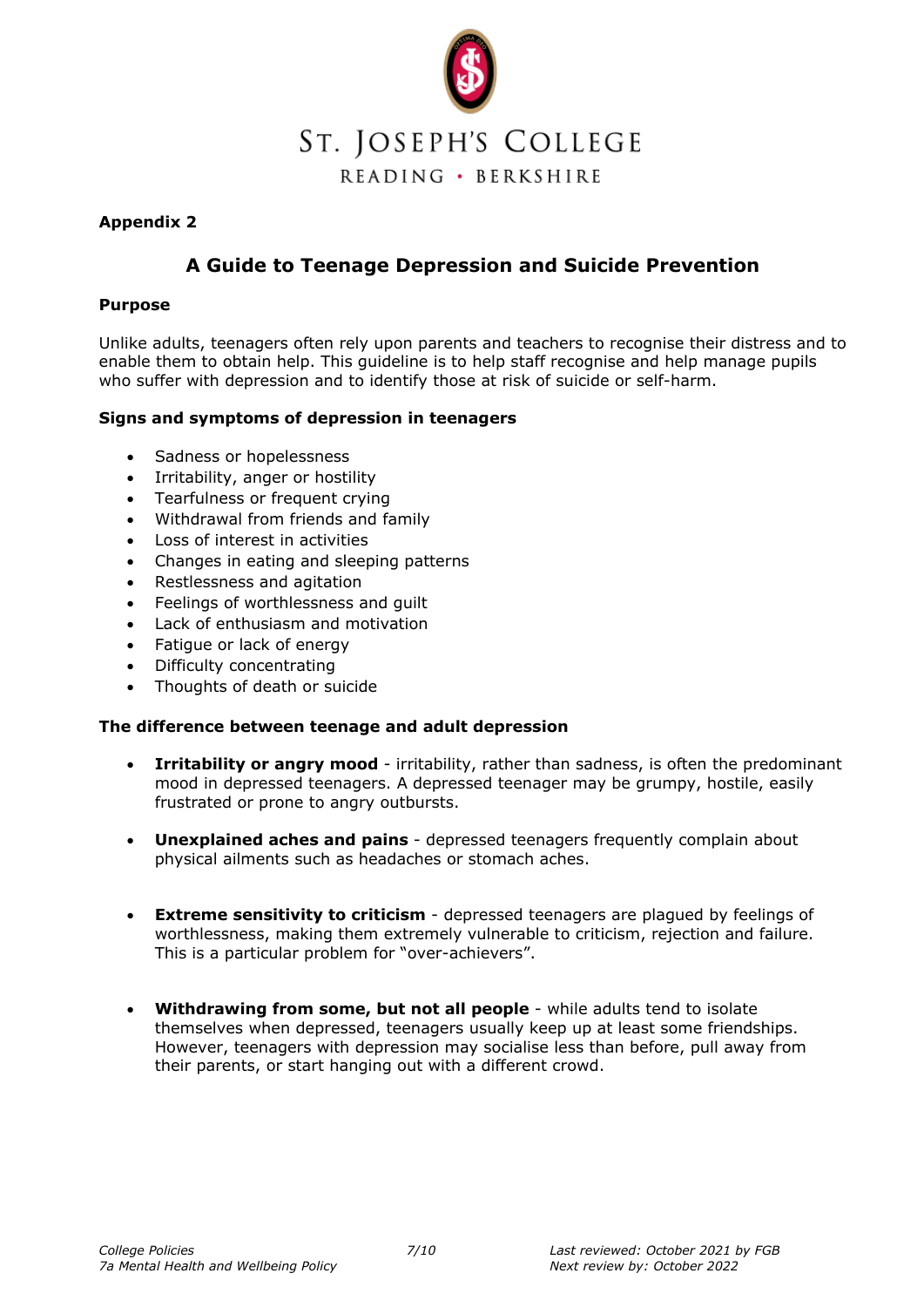

## **Effects of teenage depression**

The following are some of the ways in which teenagers "act out" or "act in" in an attempt to cope with their emotional pain:

- **Problems at school** depression can cause low energy and concentration difficulties. At school, this may lead to poor attendance, a drop in grades or frustration with schoolwork in a formerly good student.
- **Running Away**  pupils may run away from home or school or talk about running away. Such attempts may be a cry for help.
- **Drug and alcohol abuse**  teenagers may use alcohol or drugs in an attempt to 'selfmedicate' their depression. Unfortunately, substance abuse only makes things worse.
- **Low Self-esteem**  depression can trigger and intensify feelings of ugliness, shame, failure and unworthiness.
- **Internet Addiction**  teenagers may go online to escape their problems, but excessive computer use only increases their isolation, making them more depressed. Be aware of cyber-bullying.
- **Reckless Behaviour**  depressed teenagers may engage in dangerous or high-risk behaviours, such as reckless driving, out-of-control drinking and unsafe sex.
- **Violence**  some depressed teenagers, usually boys who are the victims of bullying, become violent. Self-hatred and a wish to die can erupt into violence and rage.

#### **Suicide warning signs in teenagers**

Seriously depressed teenagers often think about, speak of or make 'attention seeking' attempts at suicide, but an alarming and increasing number of teenage suicide attempts are successful, so suicidal thoughts or behaviours should always be taken very seriously.

For the overwhelming majority of suicidal teenagers, depression or another psychological disorder plays a primary role. In depressed teenagers, who also abuse alcohol or drugs, the risk of suicide is even greater. Because of the very real danger of suicide, teenagers who are depressed should be watched closely, for any signs of suicidal thoughts or behaviour.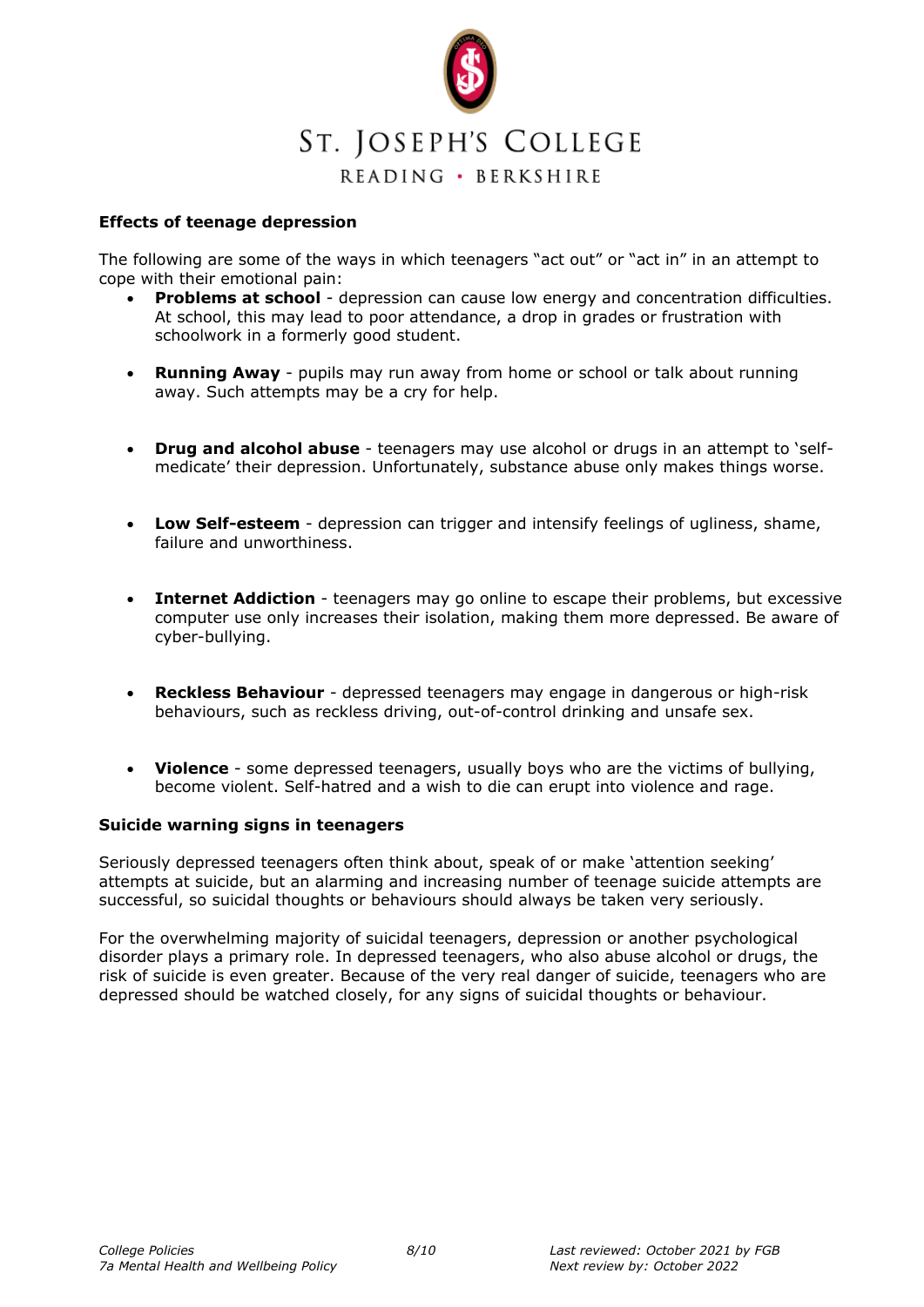

# READING · BERKSHIRE

# **Suicide warning signs in depressed teenagers**

- Talking or joking about committing suicide
- Saying things like, "I'd be better off dead", "I wish I could disappear forever" or "there's no way out"
- Speaking positively about death or romanticising dying ("If I died, people might love me more")
- Writing stories and poems about death, dying or suicide
- Engaging in reckless behaviour or having a lot of accidents resulting in injury
- Giving away prized possessions
- Saying goodbye to friends and family, as if for the last time.
- Seeking out weapons, pills or other ways to kill themselves

# **Supporting a teenager through depression treatment**

Being involved with the care of a depressed teenager can be difficult and draining. It is important to remember that the pupil is not creating problems on purpose but is suffering. Being there to listen and offer support, to be patient and understanding, to let the pupil know that he/she is valued, accepted and cared for, is important.

Where you suspect that a pupil maybe suffering from depression, it is important that you strongly encourage him/her to speak to the Heads of Section, who are, or are in the process of becoming qualified Mental Health First Aiders. Where there are suicide warning signs, the contact should be immediate and the Deputy Head Pastoral or other Designated Safeguard Leads should be the first port of contact.

- **Be understanding**  looking after a depressed teenager can be difficult and draining. At times, you may experience exhaustion, rejection, despair, aggravation or any other number of negative emotions. During this trying time, it is important to remember the pupil is not being difficult on purpose but is suffering, so do your best to be patient and understanding.
- **Encourage physical activity**  encourage your teenager to stay active. Exercise can go a long way toward relieving the symptoms of depression, so find ways to incorporate it into your teenager's day. Something as simple as walking the dog or going on a bike ride can be beneficial. Exercise can help, but be aware that depression can be associated with tiredness or reduced motivation. Encourage pupils to exercise and work with the PE staff to develop an exercise programme when necessary.
- **Encourage social activity**  isolation only makes depression worse, so encourage your pupils to see friends and praise efforts to socialise. Encourage extra-mural activities with a social component.
- **Stay involved in treatment**  in addition to prescribed medication, pupils may require prolonged psychological therapy. This may involve travel and timetable disruption and so pupils will appreciate when staff 'know what they are going through'. If you recognise a rapid or gradual deterioration in a pupil's condition, inform the Deputy Head Pastoral, Deputy Head Prep or other Designated Safeguard Leads without delay.